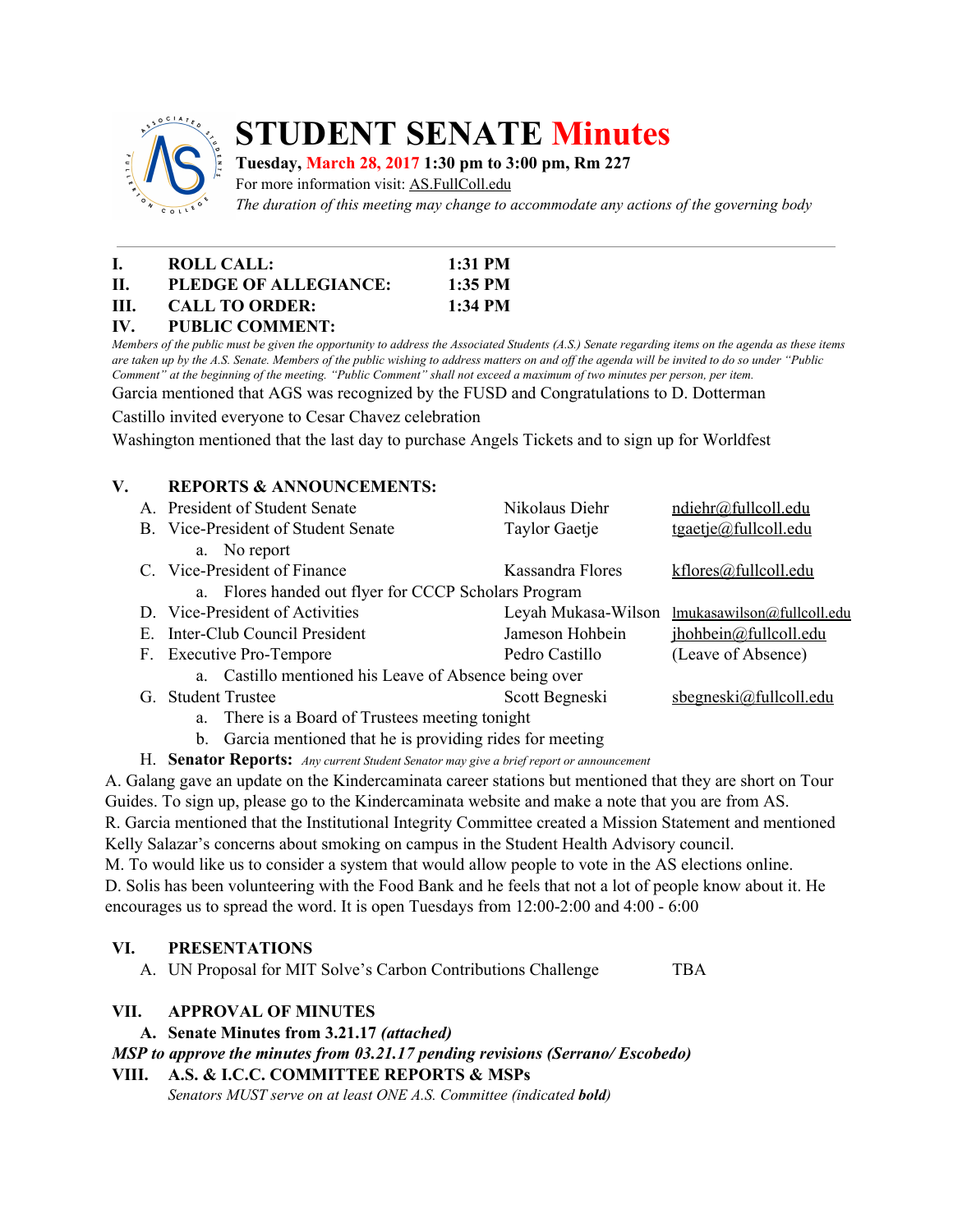| A. Activities                                                                                       | Mukasa-Wilson            | Thursday 12:00pm-1:00pm                    |  |  |  |  |
|-----------------------------------------------------------------------------------------------------|--------------------------|--------------------------------------------|--|--|--|--|
| Worldfest sign ups. We need a new Buzzy for this event                                              |                          |                                            |  |  |  |  |
| B. Curriculum & Education (C&E) narbab@fullcoll.edu                                                 |                          | Tuesdays 1:00pm-1:30pm                     |  |  |  |  |
| An unofficial Ted X talk about Space and will be open to everyone.                                  |                          |                                            |  |  |  |  |
| C. Committee on the Environment                                                                     | mcastaneda1@fullcoll.edu | Thursday 1:30pm-2:30pm                     |  |  |  |  |
| Ruben Lopez will be panelist on Climate Change Symposium                                            |                          |                                            |  |  |  |  |
| D. Executive Council                                                                                | Diehr                    | Tuesday 3:30 - 4:30 pm                     |  |  |  |  |
| There is a meeting today                                                                            |                          |                                            |  |  |  |  |
| E. Finance & Budget                                                                                 | Flores                   | Tuesday $12:00$ pm- $1:00$ pm              |  |  |  |  |
| MSP to approve the designs of order number 13596629-1, recommended option # 1 on 4Print.com for     |                          |                                            |  |  |  |  |
| the eraser pen, recommended option $# 1$ for the stapler, recommended option $#2$ for the smiley    |                          |                                            |  |  |  |  |
| adhesive, and recommended option #2 for the pen. (To/Rodriguez)                                     |                          |                                            |  |  |  |  |
| MSP to approve the purchase of 500 tote bags in yellow (item#5938-108, in yellow) from 4imprint.com |                          |                                            |  |  |  |  |
| (Serrano/Rodriguez)                                                                                 |                          |                                            |  |  |  |  |
| F. A.S. Benefits Task Force                                                                         | cserrano@fullcoll.edu    | Monday 10:30 - 11:30 am                    |  |  |  |  |
| Task force met yesterday. No meeting next week.                                                     |                          |                                            |  |  |  |  |
| G. Inter-Club Council                                                                               | Hohbein                  | Monday $1:30$ pm- $3:00$ pm                |  |  |  |  |
| No report                                                                                           |                          |                                            |  |  |  |  |
| H. Judicial                                                                                         | sdotterman@fullcoll.edu  | Thursday $2:30 \text{pm} - 3:30 \text{pm}$ |  |  |  |  |
| Meeting next Thursday from 2:30 - 3:00 PM. Will be working on Bylaws                                |                          |                                            |  |  |  |  |
| <b>Research, Planning, &amp; Resolutions (RPR)</b><br>L.                                            | Gaetje                   | Thursday 11:00am-12:00pm                   |  |  |  |  |
| Meeting this Thursday. A few resolutions will be discussed.                                         |                          |                                            |  |  |  |  |
| <b>MSP</b> to approve all MSPs under Committee Reports (Serrano/Sisante)                            |                          |                                            |  |  |  |  |

#### **IX. UNFINISHED BUSINESS**

A. CareBank Updates

CareBank to be "go-between" to people who would like to donate tickets to the Angel's Game to needy students. B. Applicants to serve as Student Representatives:

- a. Isaac Raiza
- b. Abraham Roman

## **MSP to approve Isaac Raiza and Abraham Roman as Student Reps (Escobedo/ Tusken)**

- C. Swearing in of Student Senators
- D. Resignations (formal letter must be received by A.S. Office or **AS@fullcoll.edu**)
- E. Dismissals (referred from Judicial)
- **F. FC Mission Statement Update**

Meeting happening now. There will be 1 or 2 more meetings and then it will be sent to the FC governing bodies.

## **G. Interfaith Prayer Room**

H. Sodexo Contract

Kassandra will set up meeting about Sodexo. Please let her know if there are any changes that you would like to suggest. To would like the survey data.

## **I. Senator of the Month - February 2017**

## **J. A.S. Banquet**

Friday, April 21st at 6:00 PM at the BJs in Brea. It will be All-You-Can-Eat and Semi-Formal We will be handing out a survey/ form for Dietary Restrictions in a future Senate meeting *MSP to approve the AS Banquet at BJ's on April 21st at 6:00 PM (Tusken/ Escobedo)*

## **K. Election Committee**

We are paying people/ clubs to run the election Desiree suggested getting "I Voted" stickers for future elections